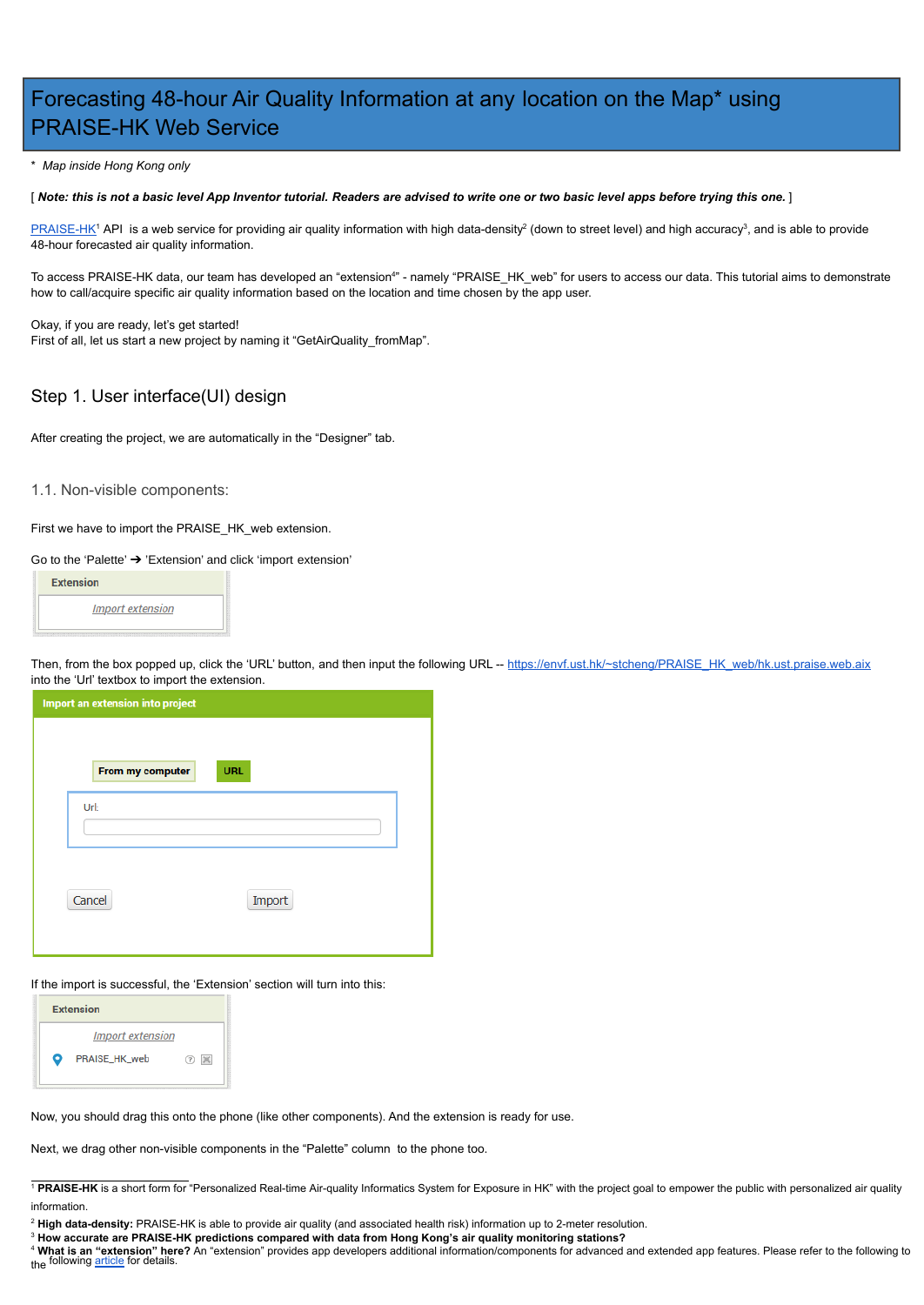- 1. 'User Interface' → 'Notifier' (this component displays various pop-up alert messages when the app needs to alert the user for some reason)
- 2. 'Connectivity' ➔ 'Web' (*this component enables the app to get/send data from/to the Web*)
- 3. 'Sensors' ➔ 'Clock' (*this component provides functionality of a clock*)

The Non-visible components (at the bottom of the phone) should look like the following when completed:

| Non-visible components               |   |  |           |  |
|--------------------------------------|---|--|-----------|--|
| o                                    | А |  | $\bullet$ |  |
| PRAISE_HK_web1 Notifier1 Web1 Clock1 |   |  |           |  |

# 1.2. Visible components:

#### 1.2.1. Top Area

In this area, we drag and drop the various visual components onto "Screen1", and set the "Properties" as suggested in the following table:

| <b>Component Type<sup>1</sup></b> | <b>Inside Which Component</b> | <b>Follow Which Component</b> | <b>Component Name<sup>2</sup></b> | <b>Change Which Properties</b><br>of the Component                                                       |  |
|-----------------------------------|-------------------------------|-------------------------------|-----------------------------------|----------------------------------------------------------------------------------------------------------|--|
| Layout /<br>HorizontalArrangemen  | Screen1                       |                               | HorizontalArrangement1            | <b>AlignHorizontal: Center</b><br><b>AlignVertical: Center</b><br>Width: Fill parent                     |  |
| User Interface / Button           | HorizontalArrangement1        |                               | GetAirQualityValue Button         | Text: Get                                                                                                |  |
| User Interface /<br>Spinner       | HorizontalArrangement1        | GetAirQualityValue Button     | AirQualityType_Spinner            | <b>ElementsFromString:</b><br>AQHI,%AR,PM10,PM2.5,N<br>O <sub>2</sub> , O <sub>3</sub> , SO <sub>2</sub> |  |
| User Interface / Label            | HorizontalArrangement1        | AirQualityType_Spinner        | Colon Label                       | $Text:$ :                                                                                                |  |
| User Interface / Label            | HorizontalArrangement1        | Colon Label                   | AirQualityValue                   | Text: Nil                                                                                                |  |

Annotation —

- 1. Component Type are items in the "Palette" column
- 2. if needed, click the "Rename" button in the "Components" column to change the name of a particular component

If everything is alright, the appearance would look like this:

|                                             | <b>Components</b>                       |
|---------------------------------------------|-----------------------------------------|
| $\Box$ Display hidden components in Viewer  | $\boldsymbol{\Theta}$<br>$\Box$ Screen1 |
| Phone size (505,320) $\vee$                 | Θ<br>PJ HorizontalArrangement1          |
|                                             | GetAirQualityValue_Bu                   |
| $\otimes$                                   | AirQualityType_Spinne                   |
| → 1 图 9:48                                  | A Colon_Label                           |
| Screen1                                     | A AirQualityValue                       |
| add items $\vee$<br>$\therefore$ Nil<br>Get | P PRAISE_HK_web1                        |
|                                             | A Notifier1                             |
|                                             | $\bigcirc$ Web1                         |
|                                             | <b>め</b> Clock1                         |
|                                             |                                         |
|                                             |                                         |
|                                             |                                         |



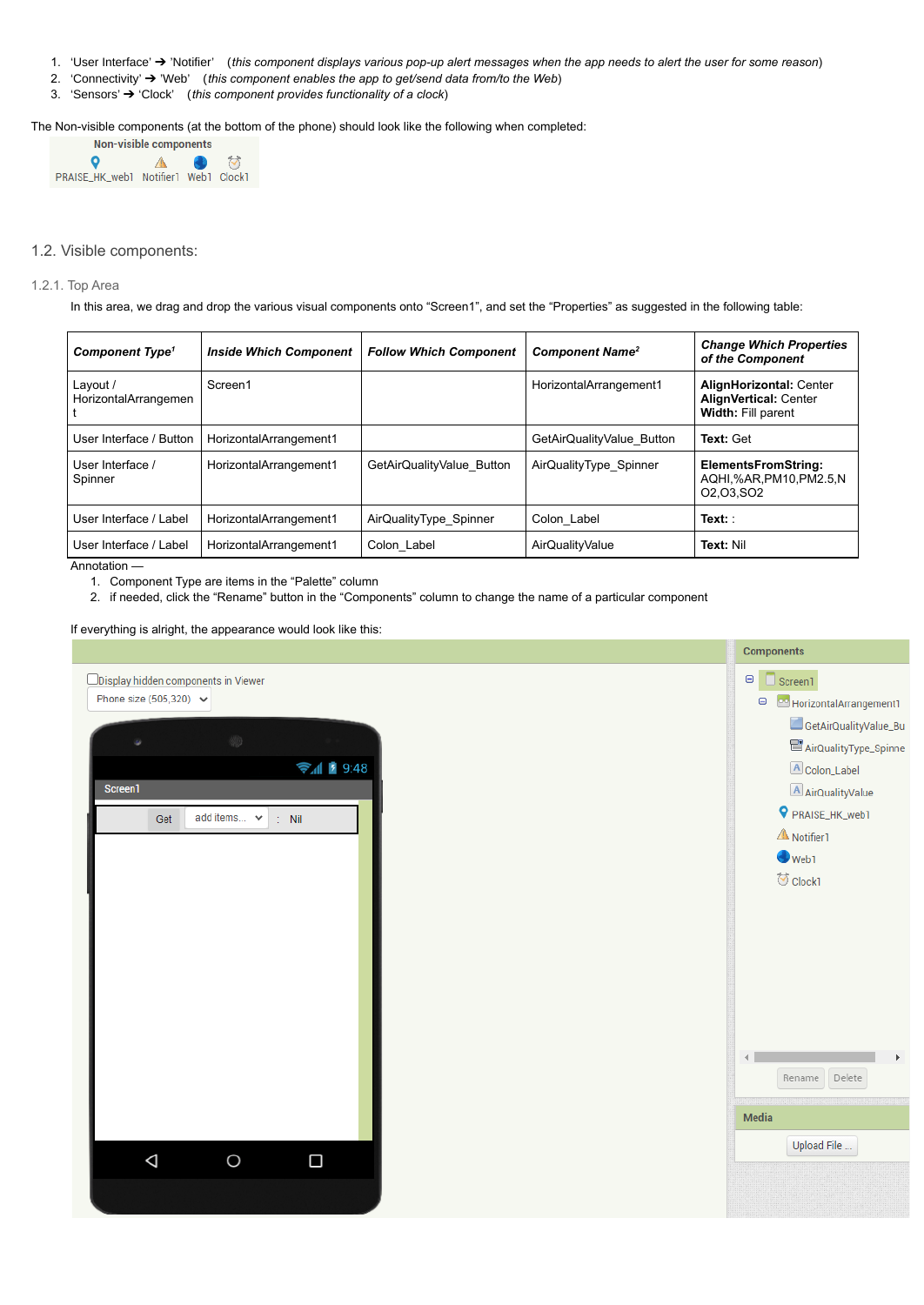#### 1.2.2. Middle Area

In this area, we just need to drag and drop a map component onto "Screen1", under the top area, and set the "Properties" as suggested in the following table:

| <b>Component Type</b> | <b>Inside Which Component</b> | <b>Follow Which Component</b> | <b>Component Name</b> | <b>Change Which Properties</b><br>of the Component                                                          |
|-----------------------|-------------------------------|-------------------------------|-----------------------|-------------------------------------------------------------------------------------------------------------|
| Maps / Map            | Screen1                       | HorizontalArrangement1        | Map1                  | <b>CenterFromString:</b><br>22.336028,114.265461<br><b>Height: Fill parent</b><br><b>Width: Fill parent</b> |

If everything is alright, the appearance would look like this:



#### 1.2.3. Bottom Area

In this area, we drag and drop the various visual components onto "Screen1", under the middle area, and set the "Properties" as suggested in the following table:

| <b>Component Type<sup>1</sup></b> | <b>Inside Which Component</b> | <b>Follow Which Component</b> | <b>Component Name<sup>2</sup></b> | <b>Change Which Properties</b><br>of the Component                                  |
|-----------------------------------|-------------------------------|-------------------------------|-----------------------------------|-------------------------------------------------------------------------------------|
| Layout /<br>HorizontalArrangemen  | Screen1                       |                               | HorizontalArrangement2            | <b>AlignVertical: Center</b><br><b>Width: Fill parent</b>                           |
| User Interface / Slider           | HorizontalArrangement2        |                               | Hour Slider                       | <b>Width: Fill parent</b><br>MaxValue: 48<br>MinValue: 0<br><b>ThumbPosition: 0</b> |
| User Interface / Label            | HorizontalArrangement2        | Hour_Slider                   | SpaceHolder Label                 | Width: 10 pixels<br>Text: $\{(\text{empty})\}^1$                                    |
| User Interface / Label            | HorizontalArrangement2        | SpaceHolder Label             | HourValue                         | <b>Width: 30 pixels</b><br>Text: 0                                                  |

Annotation --

1. *{(empty)}* means the property is really empty, devoid of any content.

If everything is correct, the interface will look like this: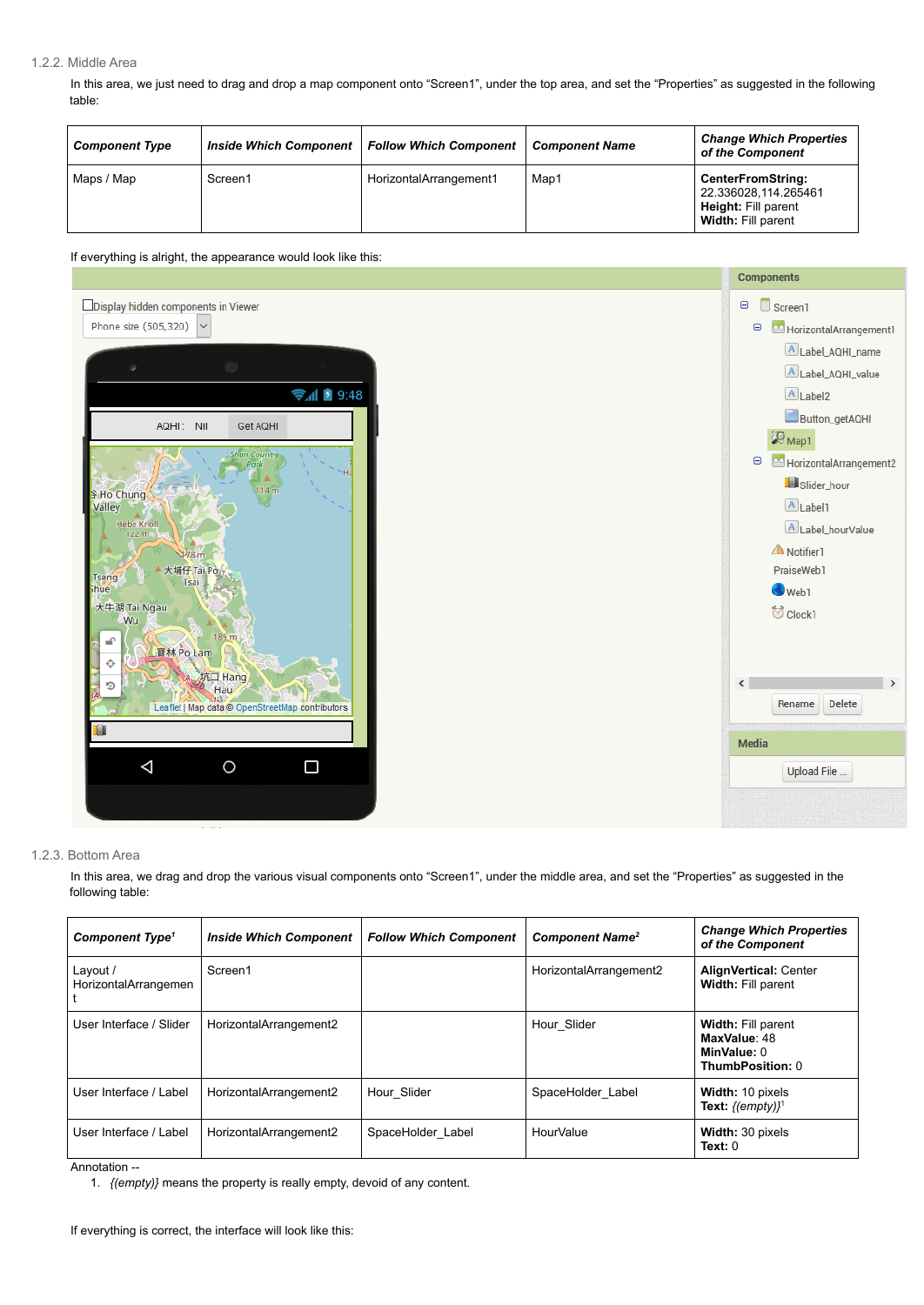

The UI is now completed. Next step will be the implementation of the behaviour.

# Step 2. Behaviour Implementation (Blocks Building)

First switch to the Blocks Editor.

## 2.1. Map1 (Midde Area)

We use the map to get the location, so we assign the following block structure to the "TapAtPoint" event handler of the "Map1" (as there are global variables inside this structure, we thus need to initialize them first) :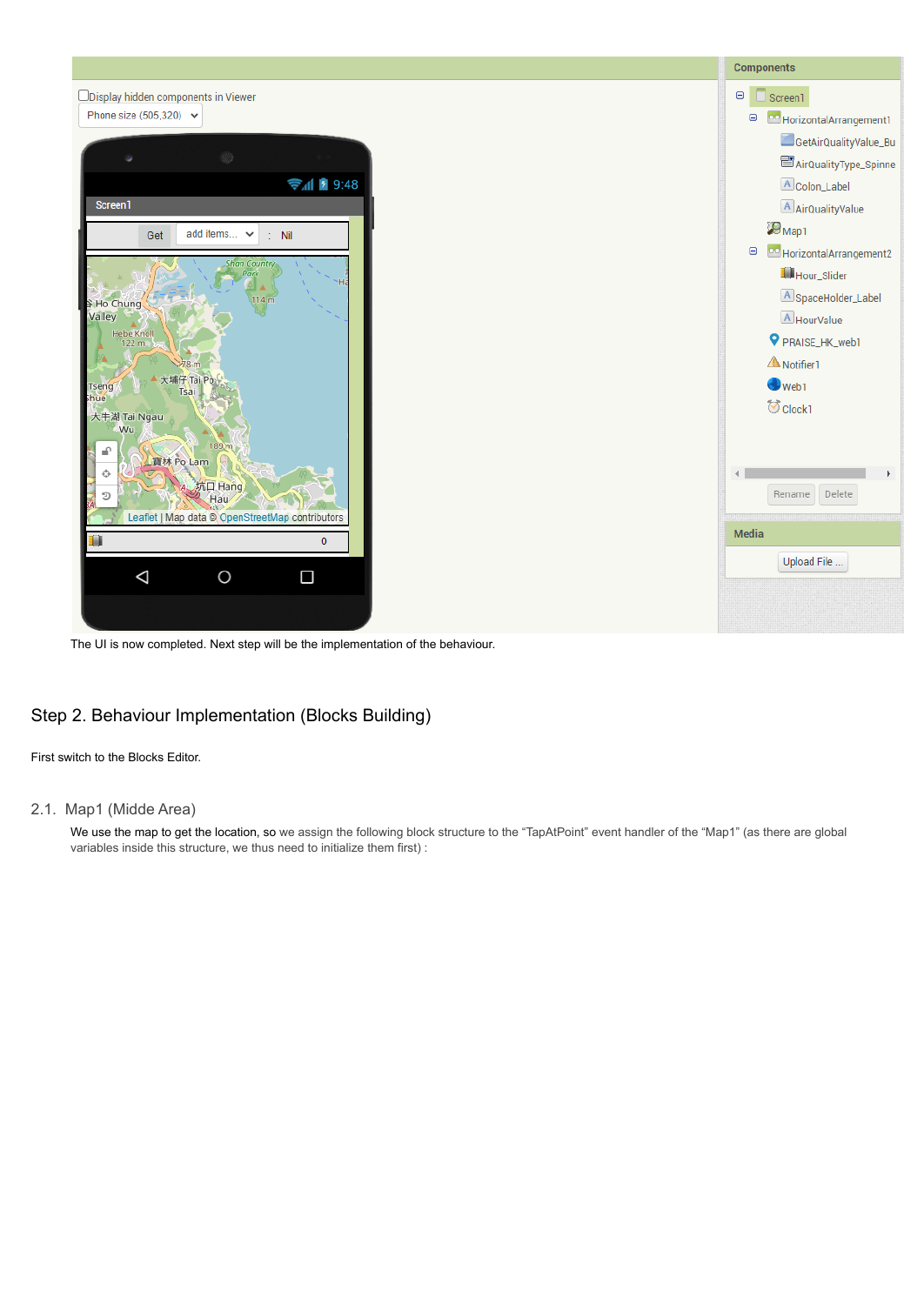|      |                 | $\mathbb{Z}^n$<br>initialize global currentLng to<br>$\frac{u}{\cdot}$ $\cdot$<br>initialize global currentLat to<br>initialize global mapMarker to                                       |
|------|-----------------|-------------------------------------------------------------------------------------------------------------------------------------------------------------------------------------------|
| when | latitude        | Map1 - TapAtPoint<br>longitude                                                                                                                                                            |
| do   | Θ<br>if<br>then | <b>A</b> O<br>get global mapMarker v<br>$= 7$<br>set global mapMarker v to<br>call Map1 v<br><b>CreateMarker</b>                                                                          |
|      |                 | get latitude v<br>latitude<br>get longitude ·<br>longitude                                                                                                                                |
|      | else            | call Marker.SetLocation<br>get global mapMarker *<br>for component<br>latitude<br>get latitude v<br>longitude<br>get longitude                                                            |
|      | set             | set global currentLat v to<br>get latitude v<br>set global current Lng $\cdot$ to<br>get longitude •<br>" $Nil$ "<br>[AirQualityValue v]<br>. Text $\cdot$ $\overline{\phantom{a}}$<br>to |

#### Explanation:

The global variables are used as follows:

- "currentLat" is used to store the current Latitude chosen by the user
- "currentLng" is used to store the current Longitude chosen by the user
- "mapMarker" is used to store the map's [marker](http://ai2.appinventor.mit.edu/reference/components/maps.html#Marker) component

At the beginning, all are set to an empty string, meaning that nothing is stored in them.

If the user taps any point on the map, the above "Map1.TapAtPoint" event handler will be run, and passed in the latitude and the longitude value of that point. If currently there is no marker set, it will be created using the "Map1.CreateMarker" method and then assign it to the "mapMarker". Otherwise, the marker will be relocated using the "Marker.SetLocation" method. So that a marker will always appear at the point the user taps.

Also inside the handler, the "currentLat" and "currentLng" are assigned the values of latitude and longitude respectively. These two global values will be used in the other part of the App.

Finally, reset "AirQualityValue.Text" back to "Nil", as any new tap on the map will invalidate that value.

We use the spinner to choose the type of air quality information we want to view. Again, we store the selection to a global variable for use in another event handler. The block structure is as follows:



### 2.2. Hour\_Slider (Bottom Area)

We use the slider to get the time (maximum 48 hours to the future). And the block structure is as follows:



#### Explanation:

When the slider's thumb is dragged to a new position, the slider's "PositionChanged" event handler will be called. This event handler passes in a "thumbPosition", telling where the thumb's position is. The rounded (to an integer, because PRAISE-HK service only forecasts to integral hour value) value of the thumb's position is used to set the "HourValue.Text" property (noted: this property is what the "HourValue" component displays on the UI) This property will also be referenced when we send requests to the PRAISE-HK service.

Also, reset "AirQualityValue.Text" back to "Nil", as any new position on the slider (i.e. a new time instant) will invalidate that value.

# 2.3. AirQualityType\_Spinner (Top Area)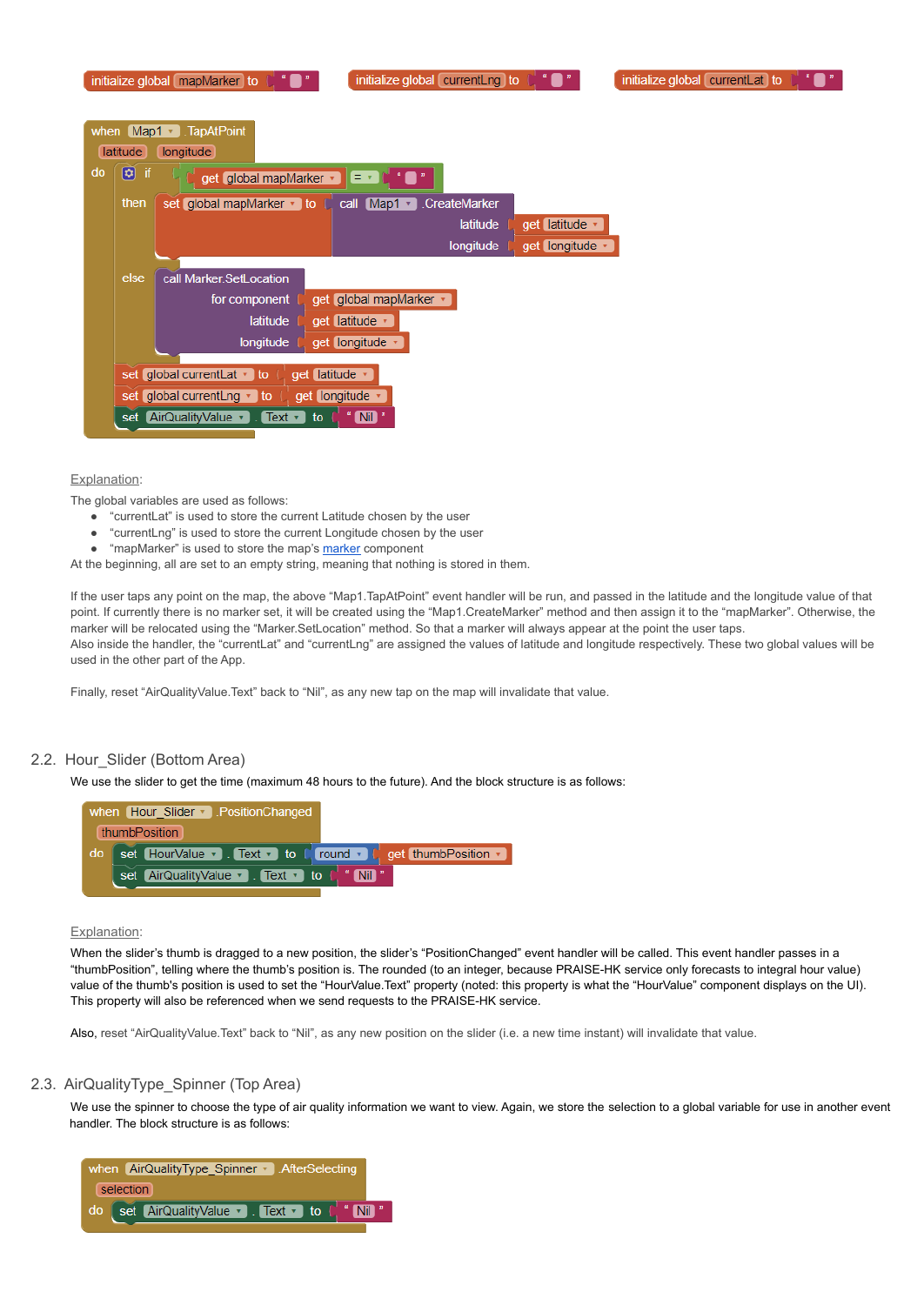#### Explanation:

When an item inside the spinner is selected, the spinner's "AfterSelecting" event handler will be called. Within the handler, reset "AirQualityValue.Text" back to "Nil", as any new selection on the spinner will invalidate that value.

## 2.4. GetAirQualityValue\_Button (Top Area)

As the name of the aforementioned button implies, we want to get the air quality information after clicking it. In order to do this, we have to send a web request to the PRAISE-HK web service. So, we build the block structure as follows:

| when |                             |      | GetAirQualityValue Button v Click              |                                                   |              |                            |                                      |
|------|-----------------------------|------|------------------------------------------------|---------------------------------------------------|--------------|----------------------------|--------------------------------------|
| do   | $\boldsymbol{\Theta}$<br>if |      | get global currentLat v E v L <sup>4</sup> C " |                                                   |              |                            |                                      |
|      | then                        | call | Notifier1 $\sqrt{ }$<br>.ShowAlert             |                                                   |              |                            |                                      |
|      |                             |      | notice                                         | Please click on the map to select a place first " |              |                            |                                      |
|      |                             |      |                                                |                                                   |              |                            |                                      |
|      | else                        | set  | $[Web1 \cdot ].$ Url $\cdot$ to                | call PRAISE HK web1 v                             | .GenerateURL |                            |                                      |
|      |                             |      |                                                |                                                   | longitude    | get global currentLng *    |                                      |
|      |                             |      |                                                |                                                   | latitude     | get global currentLat v    |                                      |
|      |                             |      |                                                |                                                   | instant      | call Clock1 v .Add Hours v |                                      |
|      |                             |      |                                                |                                                   |              | instant                    | call $Clock1 - Now$                  |
|      |                             |      |                                                |                                                   |              | quantity                   | HourValue v<br>$\lceil$ Text $\cdot$ |
|      |                             |      | call Web1 Get                                  |                                                   |              |                            |                                      |

#### Explanation:

When "GetAirQualityValue Button" is clicked, its "Click" event handler will be called. Inside the handler, we have to first beware that the user may not yet pick a point on the map. The quickest way is to check either the "currentLat" or "currentLng" is filled with a non-empty value (here we check the "currentLat"). If it is indeed an empty value, we will stop processing and show an alert using the "Notifier1.ShowAlert" method, prompting the user to pick a point first. If it is a non-empty value, we continue the process.

With the chosen location and time instant, the "PRAISE\_HK\_web1.GenerateURL" now has enough information to construct a right URL. We then use this URL to set the "Web1.Url". And with the right "Web1.Url", we just need to call "Web1.Get" in order to send the web request.

To send a web request, we first have to construct a URL. It is very much the same as trying to get a web page using a browser, such that we have to provide a URL in its address bar. Specifically, to send a web request to PRAISE-HK web service, we can use the "PRAISE\_HK\_web" extension's " "PRAISE\_HK\_web1.GenerateURL" to generate a correct URL. The parameters it needs are the longitude, latitude and instant(a time instant). The longitude and latitude are provided by "currentLng" and "currentLat" (these two global variables are the coordinates picked by the user on the map), while the instant is provided by using the Clock component's various methods (such as "Clock1.AddHours" & "Clock1.Now", details [here\)](http://ai2.appinventor.mit.edu/reference/components/sensors.html#Clock) and the "HourValue" (hour value) selected by the user.

### 2.5. Handling Response from the Web Request

To handle the response from the web request, we use various event handlers. The first one is when there is no response (this is not extremely rare as the web is not a reliable place at all!) :



#### **Explanation:**

We can use the "Web1.TimedOut" event handler to handle the case of no response. The above blocks display a pop-up alert with a message "Response Timeout", when there is no response.

-----------------------------------------------------------------------------------------------------------------------------------------------------------------------------------

If there is a response, we handle it use the following block structure: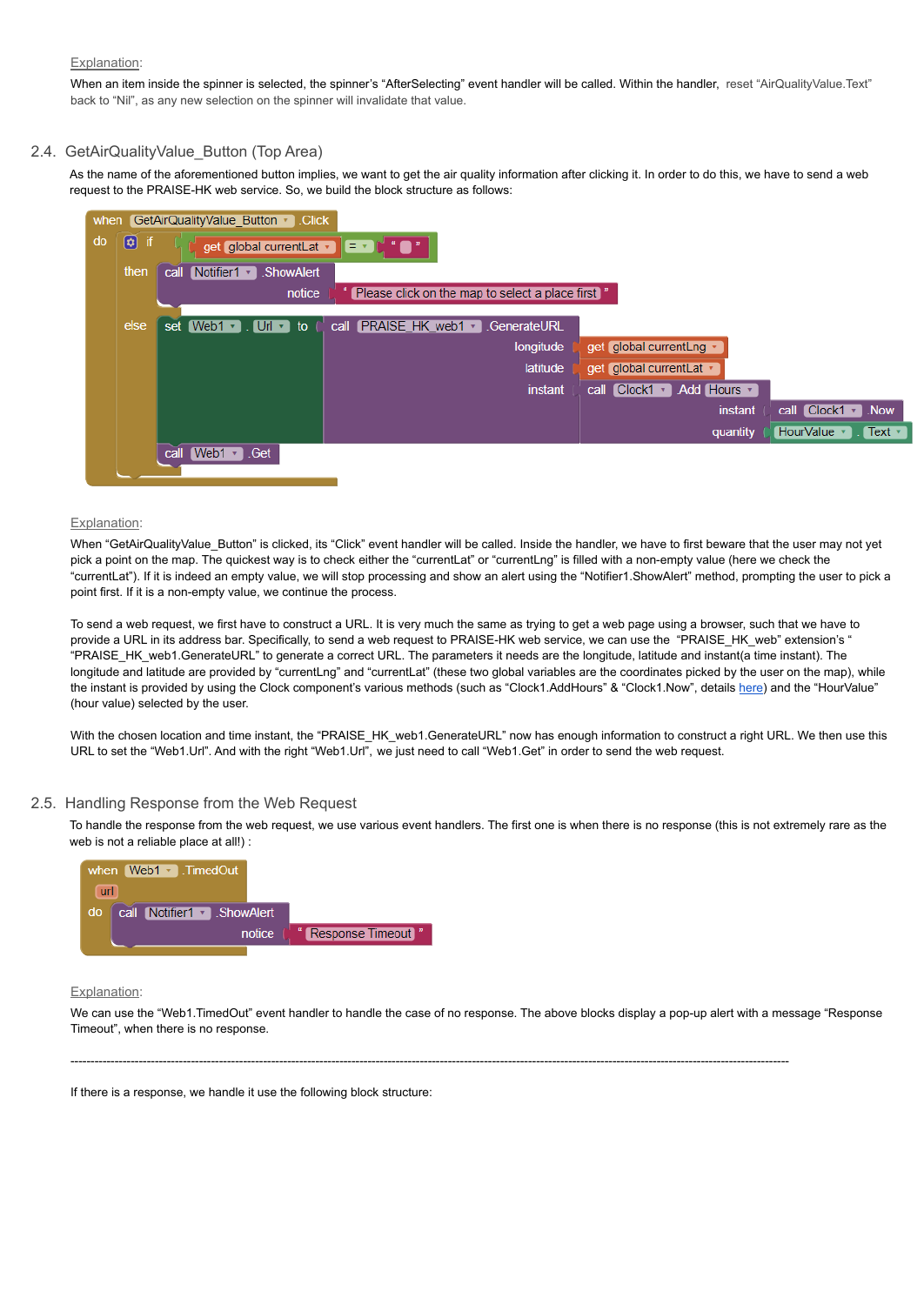

#### Explanation:

When there is a response, it will be handled by the "Web1.GotText" event handler. Inside it, we first need to test if the response is valid by calling "PRAISE\_HK\_web1.IsResponseValid". Pass all response data (namely, responseCode, responseType & responseContent) into it, and let it decide whether the response is alright.

If the response is alright, extract the value you need by calling the corresponding "PRAISE\_HK\_web1" method (e.g. to extract  $NO<sub>2</sub>$  value, call "PRAISE\_HK\_web1.GetNO2fromResponseContent" method). Set the "AirQualityValue.Text'' property to display this value (merge this value with its unit, if one has). And finally complete it by displaying a message "Done" using "Notifier1.ShowAlert".

If the response is not alright, display a "Data Invalid" alert using "Notifier1.ShowAlert" instead.

After adding these final blocks, you can now test it using AI Companion or compiling it to an apk file.